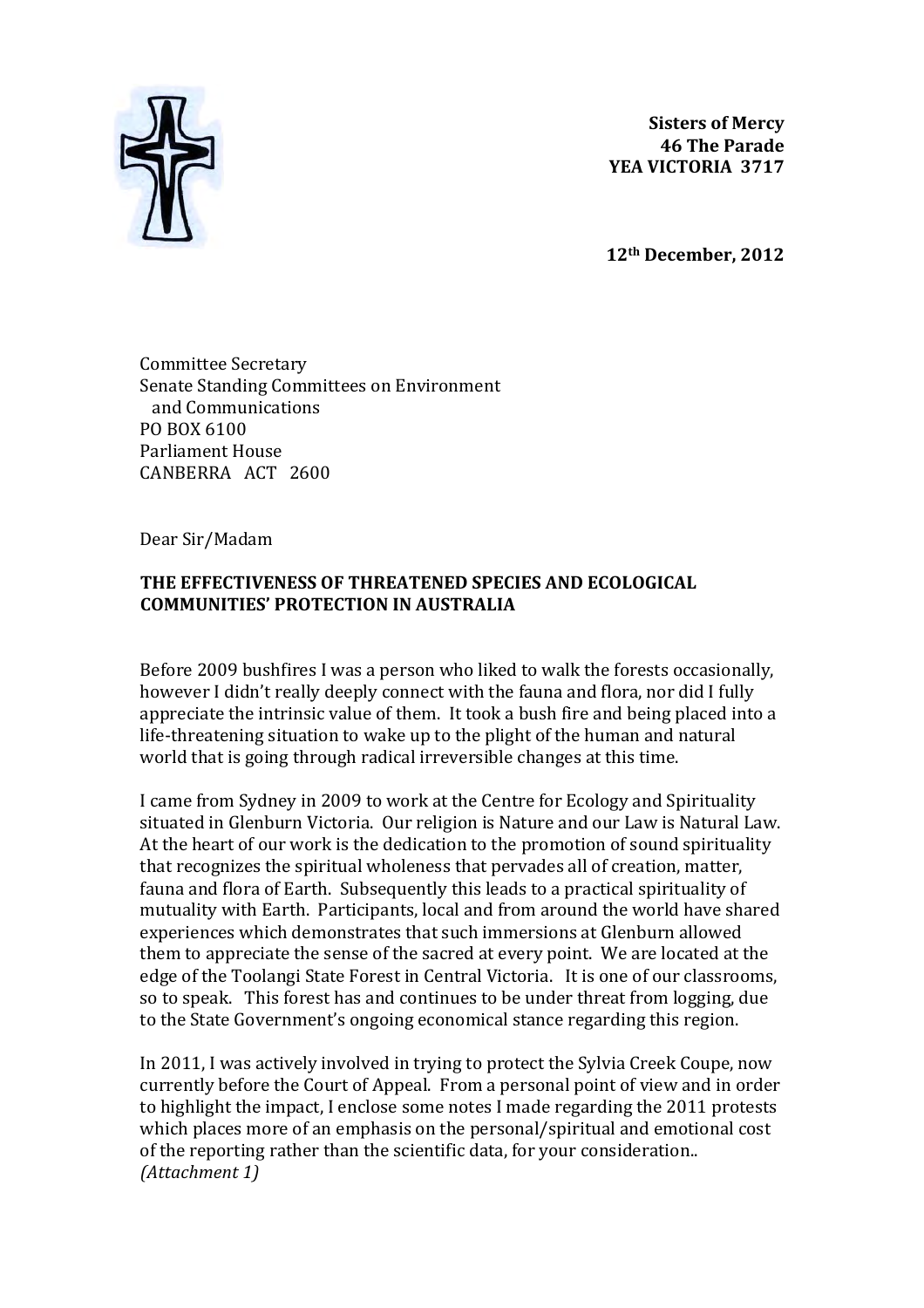I will leave the factual details of this case and all other factual issues regarding Toolangi Forests to those who have lead the campaign, namely MyEnvironment Group, (Sarah Rees, Adam Meaney, Steve Meacher, Bernie Mace, Don Butcher). I strongly support their personal representations being brought to the Senate Committee. Their many years in the field and first hand accounts will enrich the evidence being brought forward at this time. Similarly, at this juncture, I would also request that the work of Professor David Lindenmayer and his team be given serious consideration and that he be one of the key people brought forward to address the inquiry.

The rapid trajectory the extinction of the Leadbeater Possum and old growth forest within this region is unbearably painful for me. In an attempt to avert it, I have met ongoing opposition and continue to receive the message from members of Government and their agencies, especially those who have a vested financial interest in the continuing harvesting generalized statements that pay lip service to the evidence which is before them. For me responses have demonstrated a badly articulated notion around sustainability. (See attachments. letter from DSE  $16<sup>th</sup>$  November, 2011 in response to my letter of 9<sup>th</sup> July, 2011 and  $9<sup>th</sup>$  August, 2011) (Attachments 2,3,4)

The position of the Victorian Ballieu Government regarding logging, anywhere in this state was reinforced on ABC radio by Mr Ballieu on  $9<sup>th</sup>$  August, 2011...quote

**Peter from Bundoora**: Why is the wood chipping in the Warbarton rangers going *ahead again at a nominal rate of payment and those magnificent forests premier they are worth more than woodchips there are eco services and benefits are priceless, can you answer that please.*

*Mr Ballieu: Well I make this point in the timber industry the coupes have been identified. Logging takes place logging there has been on a reduced basis..the* timber industry has been struggling with changes over the last 10 years, we haven't *made any changes to those coupes since we have come to office and the product is* used for a variety of purpose whether it is for scantling, whether it is for furniture or for otherwise and that will proceed. We will certainly continue to support the *timber industry it is not taking in anything hasn't already been identified as appropriate and contracted to that extent.* 

The system that is currently enforced to register endangered species and take care of them is fundamentally flawed. As recently written by Tim Flannery  $1$ we now know that listed species is scattered, partial and out of date. Listed species require an action management plan. No plan, no obligation or accountability to save the species. The listing process and subsequent implementation of action plans is fraught with problems. Listings only usually occur as a result of people in the field passionate about observing, discovering and protecting species,

 

<sup>&</sup>lt;sup>1</sup> Flannery, T, Quarterly Essay After the Future Australia's New Extinction Crisis No 48, 2012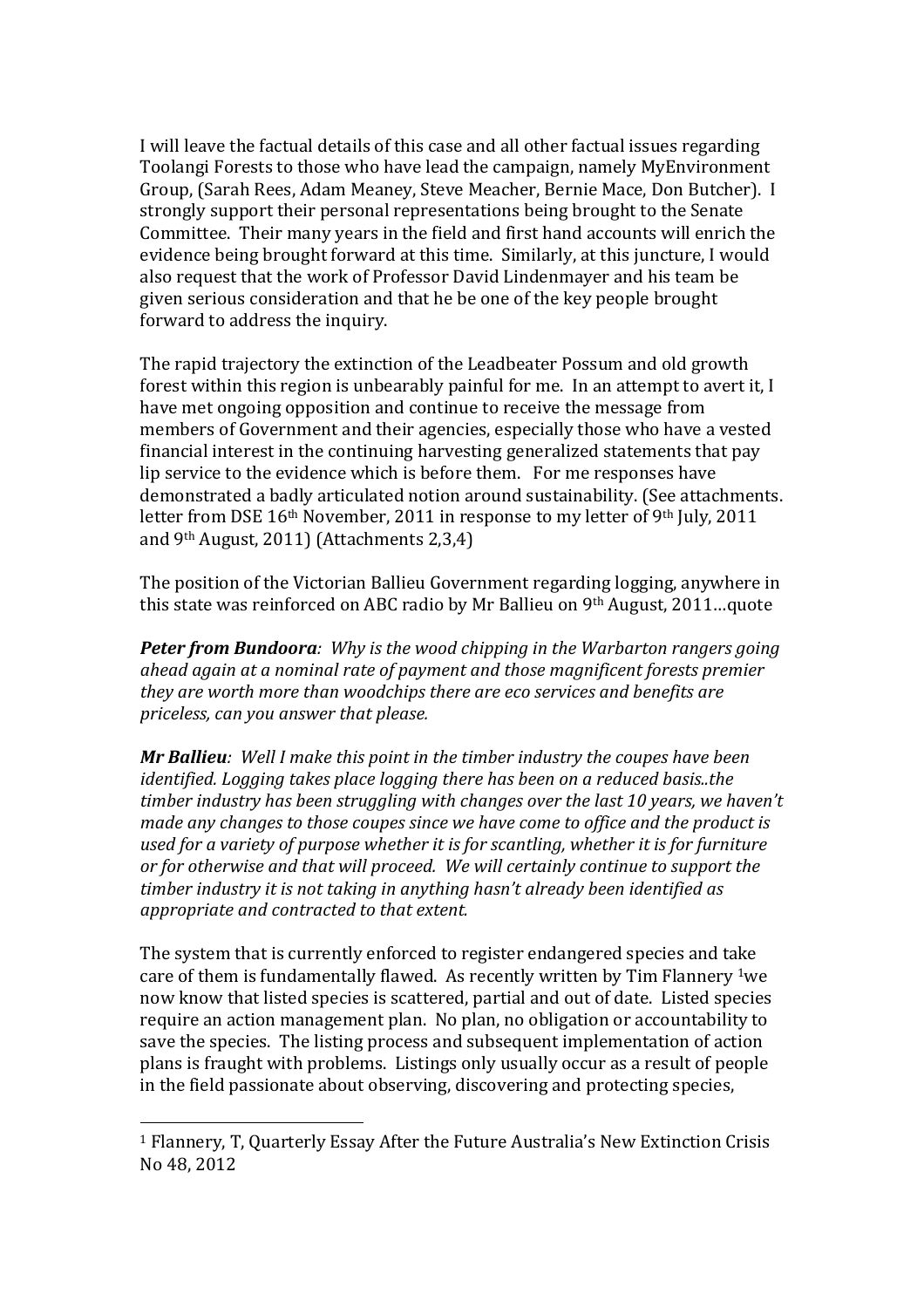taking action. This has fed loopholes that allow current logging and determinate practices to weaken the protection that ALL species rightly deserve.

We are weak on the ground. No government appears to be prepared to sink monies into discovering, appreciating and maintaining our biodiversity. Effective management of our national and state parks and forests is the one of the many steps that could be taken to head off the rapid rate of extinction for certain fauna and flora. These areas need to be become strongly identified as OFF LIMITS for political gain. Similarly, the serious consideration to the work of Professor David Lindenmyer regarding effective management of our forests, the protection of habitat and the economic gains available NOW. By changing attitudes toward the economic viability of forests from woodchip to carbon sink, through stimulating economic investments allowing private and government bodies to realistic engage in measurable sustainability for the good of the WHOLE.

We already are witnesses to what the environment looks like when environmental regulation and species protection is lacking, worldwide. The evidence is before us in the change of air and water quality, species dying. For me personally and for those whom I have shared the Toolangi Forests, a sense of deep grief and despair where lush forest once stood, wildlife roamed, fungi and other organisms co-existed balancing the whole of life, gone in a slash, bash and grab to feed paper greed. (See poetry-attachment 5)

Bottom line, please do not hand to the State Government the responsibility for protecting our fauna and flora. The current track record is reinforcing extinction of precious species, Our natural diversity is a precious inheritance that we hold in trust for future generations, therefore it needs a BIG PICTURE approach by governments, private companies and passionate human beings in order of us (Australians) to demonstrate leadership in environmental protection. We need to articulate ideas that grow from intimate experience of nature.

Thank you for your consideration and I wish you well in your deliberations holding the complexity of the severity of Australia's environmental problems.

Yours sincerely, **MARY WHITE rsm**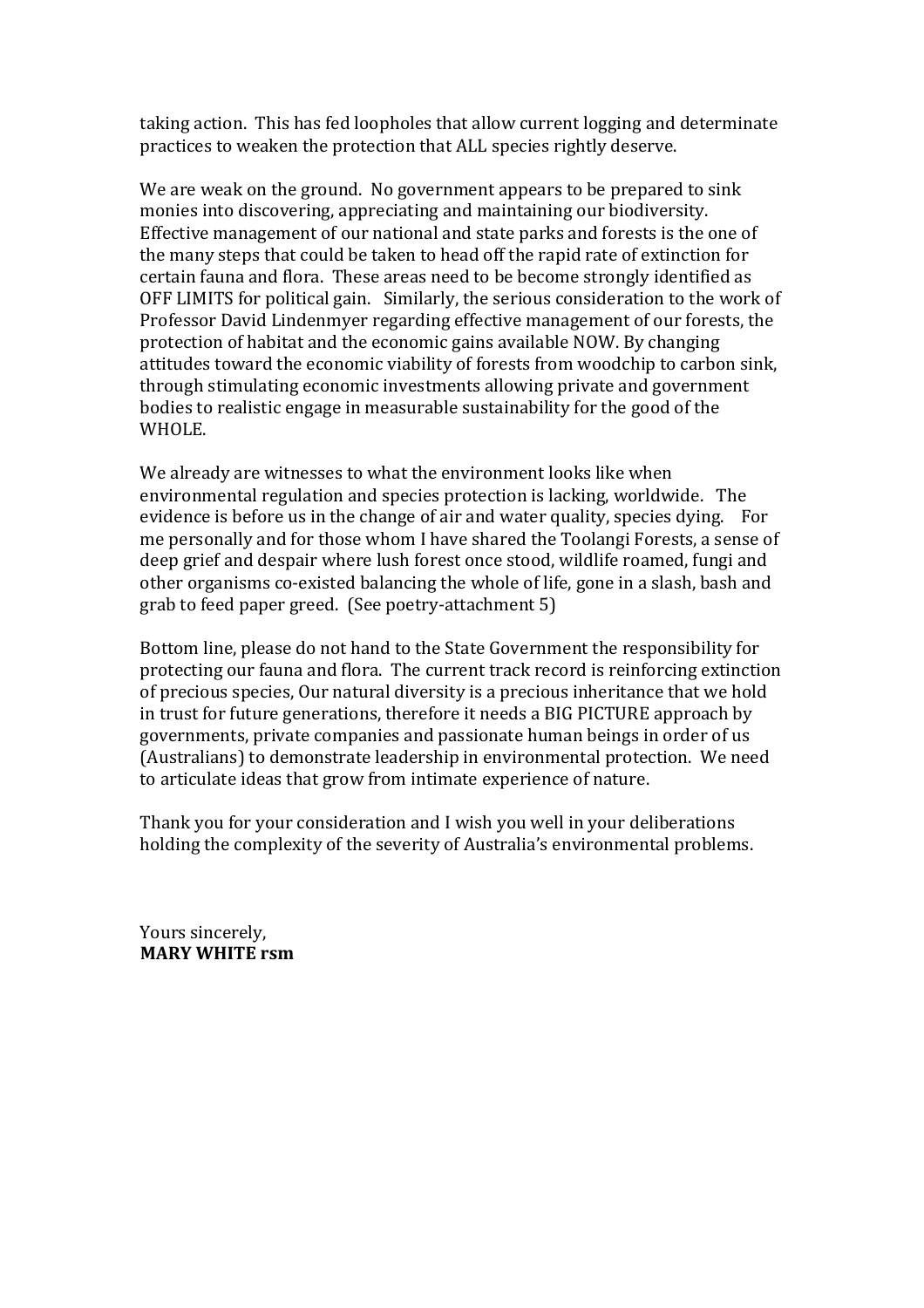# **PERSONAL NOTES FROM JOURNAL OF MARY WHITE**

### **SAVE SYLVIA CREEK PROTEST JULY 2011**

- 1. The campaign started very quickly. I was thrusted into action. My motivation strongly influenced by the fact that this logging was happening in my own back yard. It was the area in which a lot of Glenburn teaching was experienced with our bushwalks, walk the land and more.
- 2. The campaign gained intensity each day with constant emails, phone messages, alerts about the actions being taken by VicForests, DSE, Government, Media and campaigners.
- 3. The weather was very COLD, WET AND WINDY as bitter as the battle that was being fought
- 4. I had to spend a lot of time drafting material for letters and mail outs. I had to learn more about the fact and get underneath the high emotions that were causing through me in order to write factually and with empathy.
- 5. There were deadlines to meet regarding media releases, which I directed toward the YEA Chronicle. I had never dealt with media at this level before, a huge learning curve. I was approached to speak to media, namely the ABC.
- 6. Putting yourself in the frontline of protest movement, the constant taking of photographs by media and DSE personal is confronting...
- 7. Facing DSE personnel who intimidate you..the constant treats of being arrested.
- 8. Meetings at Toolangi, where we were informed about our rights if arrests. Obtaining material of ones legal position gave some relief...however the tension of being arrested was constant and real.
- 9. Balancing the tension of speaking out and not being understood...
- 10. There was and is a high emotional toll due to my personality and disposition. I do get assistance with this, however it is at cost.
- 11. The heightening of ones awareness around any form of forestry logging is now a permanent state. The trauma is embedded in the psyche
- 12. It has stirred me to read more and become more active in research and writing, rather than the upfront work.
- 13. A deep appreciation that the need for grief work and the development of a language of spirituality for such justice issues

For the Forests we Stand For the Forests we Speak For the Forests we Grieve For the Forests we Rise

Mary White 25<sup>th</sup> March, 2012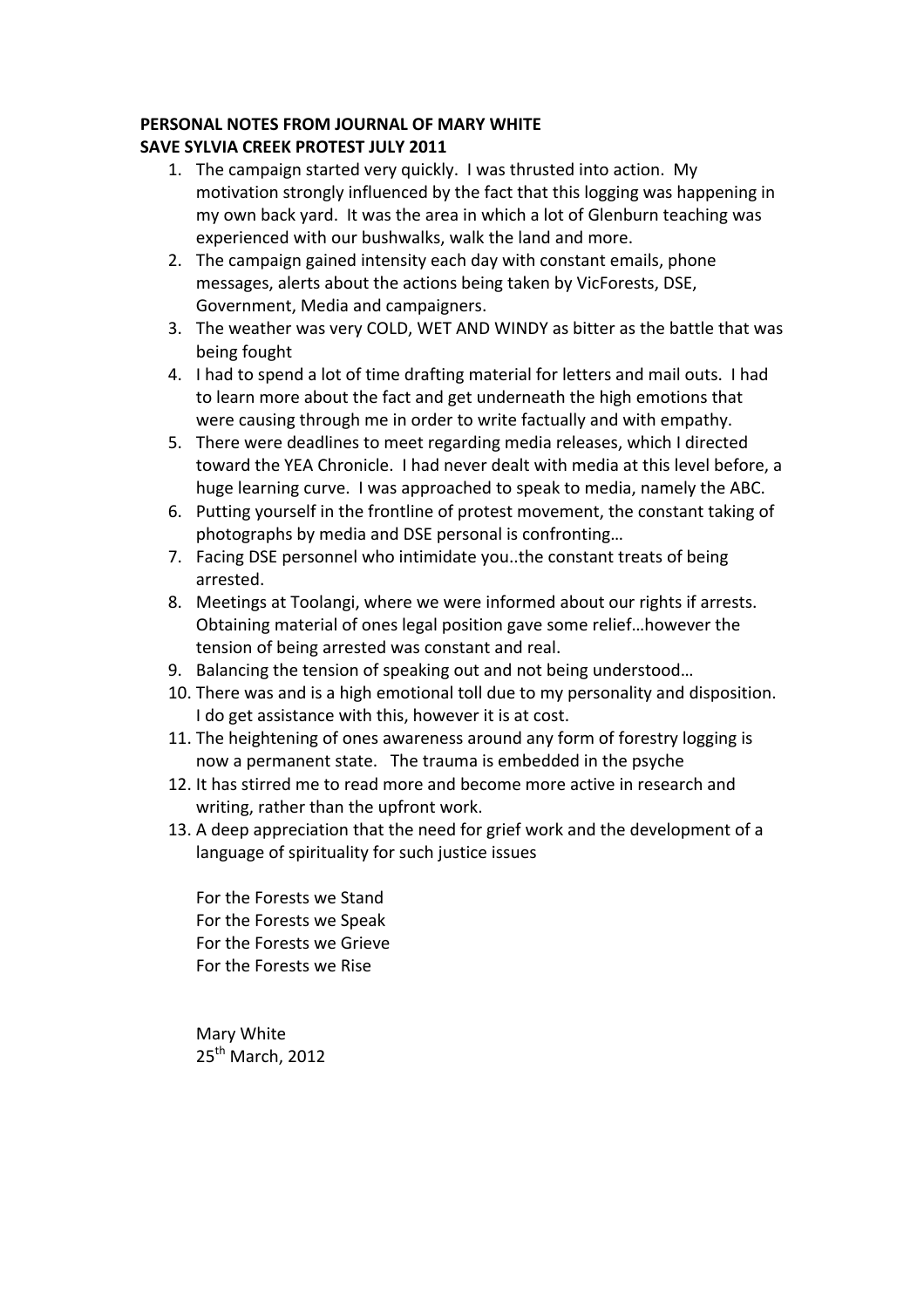

Centre for Ecology & Spirituality 183 Burns Rd. Glenburn. 3717 Victoria, Australia

22nd July, 2011

Dear

## **LOGGING SYLVIA CREEK FOREST**

I regularly take visitors who come to our centre (from interstate and overseas) for drives and walks through the Toolangi Forest. I am extremely disturbed at what is happening to this pristine forest now.

The latest coupe, which VicForests and DSE have confirmed, contains old growth trees. These are meant to be protected. Concessions have now been made by VicForests by removing three hectares of old growth and rainforest from their logging plans, but the chainsaws are into the remaining forests today.

There appears to be a broad terms of reference regarding the measuring of habitat for the endangered Leadbeater's Possum. Over half of the Leadbeater's Possum forests habitat was destroyed in the Black Saturday bushfires, so it does not make sense that these areas continue to be stressed through logging.

Unfortunately lots of debates by all parties involved in this logging are intermingled with elements of truth, however from where I stand it appears that a culture of mistrust has grown within the framed issue of "sustainability and culture of best practice". The voice of the forest, which is a mixed aged forest containing old growth component in it, is being muffled out. How can 60-70 year old Mountain Ash obtain old growth status? In 50 years time, this will be the old growth forest for the next generation. Similarly, carbon is very political at this time. Can we afford to remove the precious resource, which contains the highest amount of carbon?

Can we obtain a halt to logging now? Valuable information is at hand from the people on the ground. Similarly, VicForests, Dept of Sustainability and Environment and other bodies hold information. We need to broker a peaceful resolution, which is possible, and remove the blurred lines of demarcation and responsibility.

I seek your urgent assistance and action on this matter.

Yours sincerely,

MARY WHITE rsm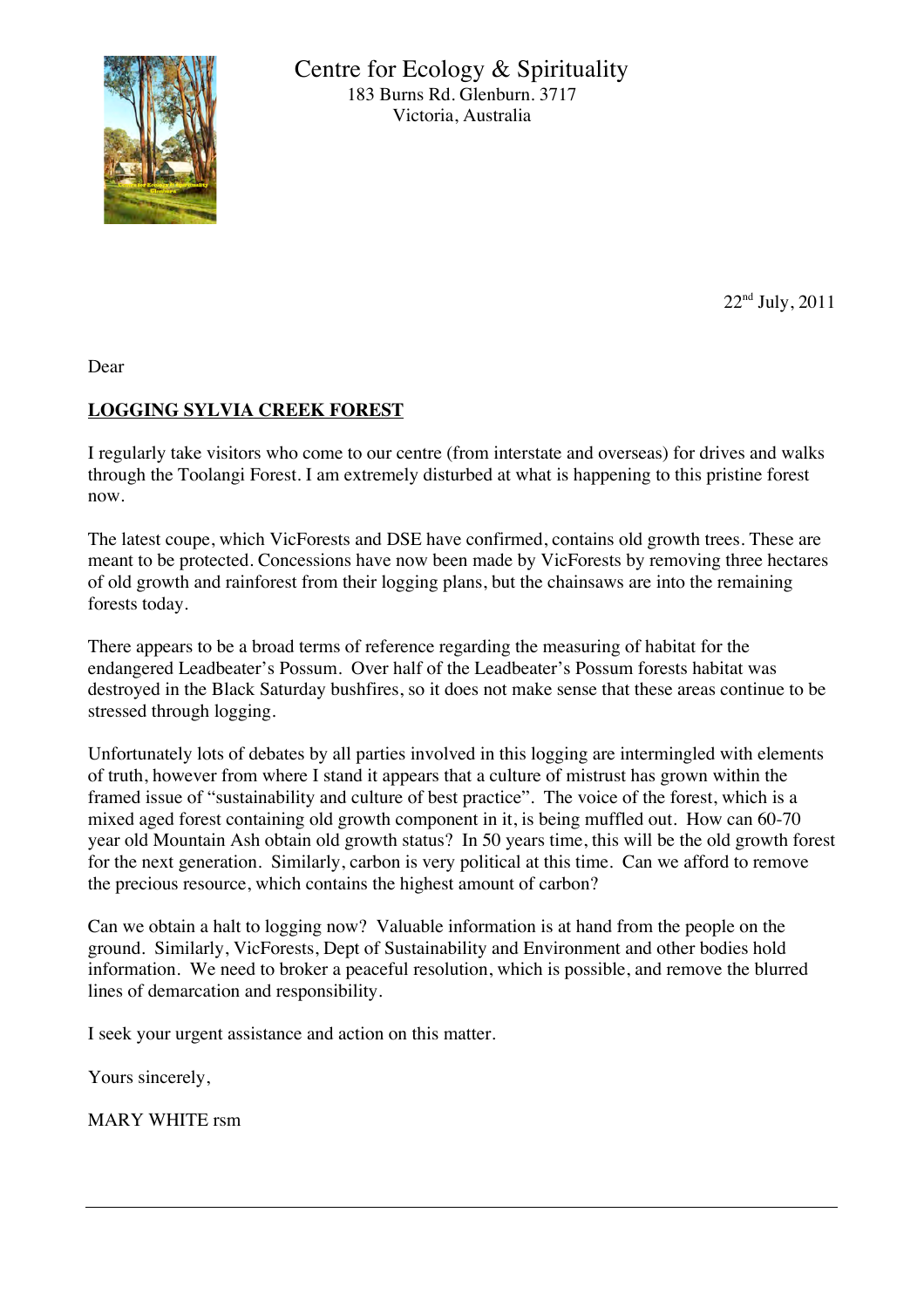

 $9<sup>th</sup>$  August, 2011

Hon Peter Walsh Minister for Agriculture and Food Security Level 20 1 Spring Street MELBOURNE VIC 3000

Dear Mr Walsh

LOGGING SYLVIA CREEK TOOLANGI

I refer to my letter sent by email on  $22<sup>nd</sup>$  July, to the Premier, regarding this matter, which was forwarded to you by his Chief of Staff on  $5<sup>th</sup>$  August, 2011.

I became very distressed today to hear Mr Baillieu's response to a question put by Peter of Bundoora on ABC radio at 8.50am. Mr Baillieu stated his position regarding logging, namely that he will continue to support the timber industry based on determinations made under the previous government.

One could perceive Mr Ballieu and therefore your governments support of illegal logging practises being employed by VicForest in the said region. DSE have found Pre-1900 trees in the western end of the Sylvia Creek Coupe after a ground survey took place 3 days after logging had commenced. VicForests deny the logging of old growth forests. The assessment process has failed, Detailed mapping in the coupes has been carried out by ecological consultant Jaques Cop and others. We, concerned residents, are frustrated by the lack of detailing being carried out by VicForests who have acknowledged that they do not produce maps to identify where Pre-1900 trees and Leadbeater habitat are located.

Mr Walsh I urge you to intervene and broker a peaceful solution. Surely you will rest easy, when in your governments support of the timber industry, you know that best practise really has been implemented, rather than relying on the spin of various departments justifying a bottom line.

Valuable information is at hand from people on the ground. Similarly, VicForests, Dept of Sustainability and Environment and other bodies hold information which could resolve this current conflict.

Yours sincerely,

MARY WHITE rsm Also sent to: Hon Ted Baillieu, Hon Cindy McLeish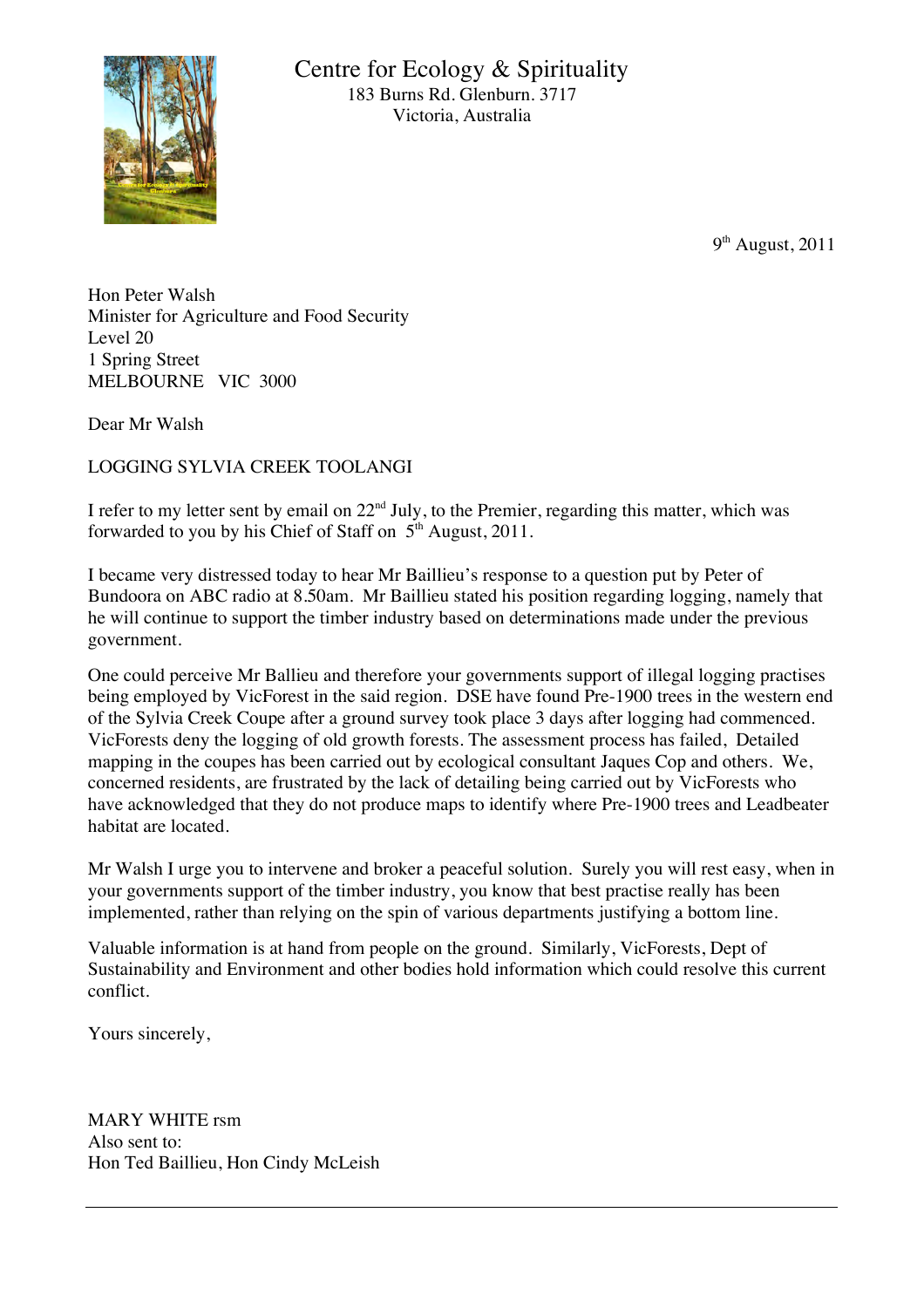

Ref: CC0048710 \*CC0048710\*"

File:

Ms Mary White

8 Nicholson Street PO Box 500 East Melbourne Victoria 8002 Australia Telephone: (03) 9637 8000 Facsimile: (03) 9637 8100 ABN 90 719 052 204 DX 210098

16 November 2011

Dear Ms White

#### TIMBER HARVESTING IN THE TOOLANGI AREA

Thank you for your correspondence to the Hon Ryan Smith MP, Minister for Environment and Climate Change, regarding timber harvesting in the Toolangi area. As this matter falls within my area of responsibility, the Minister has asked me to respond on his behalf.

Public policy over forestry and native timber harvesting has endured a history of often heated and emotional debate which has tended to unnecessarily divide communities.

The Victorian Government believes a balanced approach that ensures long term environmental protection of valued species and habitat can be achieved, whilst at the same time supporting a sustainable forest industry, providing employment to around 11,000 Victorians.

More than 3.5 million hectares of Victorian native forest is permanently protected in national parks and conservation reserves. Timber harvesting occurs on only 0.08 per cent of Victoria's total 6.7 million hectare public native forest estate annually. The timber sourced from public forests is used for quality hardwood products such as furniture, flooring and other building materials, as well as in writing and office paper.

Timber production operates within world-standard forestry management practices that are subject to continuous improvement and are scientifically based to ensure forest values are recognised and conserved. The state-owned company that manages forest harvesting, VicForests, is certified under the Australian Forestry Standard which is internationally recognised by the world's largest forest certification scheme.

Harvesting in the Central Highlands is focused on regrowth forests, areas that have either been logged previously or devastated by bushfire. No 'old growth' Ash Eucalypt forest is harvested in the Central Highlands. All pre-1900 origin trees are protected from timber harvesting to safeguard the ecological value of these trees as habitat.

**Privacy Statement** 

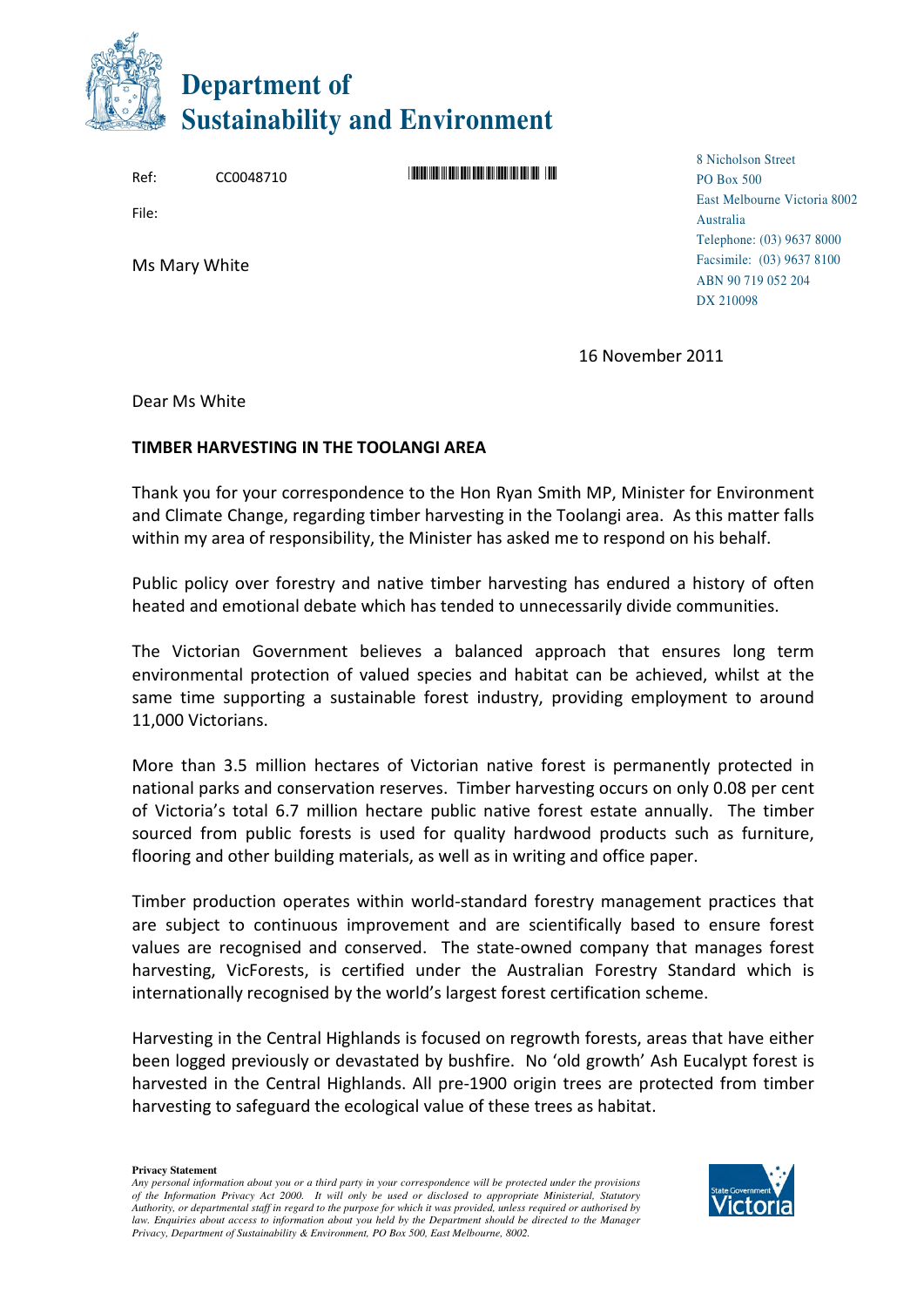In this regard harvesting in public forests under the Victorian Government's policy is a genuinely sustainable industry. Harvested trees are replaced by new trees, which grow over time, restoring the values that are appreciated by Victorians and visitors to our state.

There is an extensive reserve system within the Central Highlands region designed to protect Leadbeaters' Possum habitat. No timber harvesting is permitted within these reserves.

The Victorian Government takes the protection of our natural environment seriously. Victoria has precious ecosystems and we are committed to preserving our native species and habitat for the enjoyment of future generations.

A responsible balance can be achieved in Victoria with a sustainable, long-term native forestry industry guaranteeing employment and prosperity for thousands of families, and supplying quality hardwood timber for use, whilst at the same time protecting the important environmental assets and native species valued by all.

Timber harvesting operations planned by VicForests in coupe 297-526-0001 (Gun Barrel) near Toolangi have been stopped pending the outcome of proceedings in the Supreme Court of Victoria relating to its compliance with statutory provisions. Given the pending court action it is inappropriate to comment on the particulars of this matter.

Thank you for writing on this issue.

Yours sincerely

Lee Miezis Executive Director, Forest & Parks